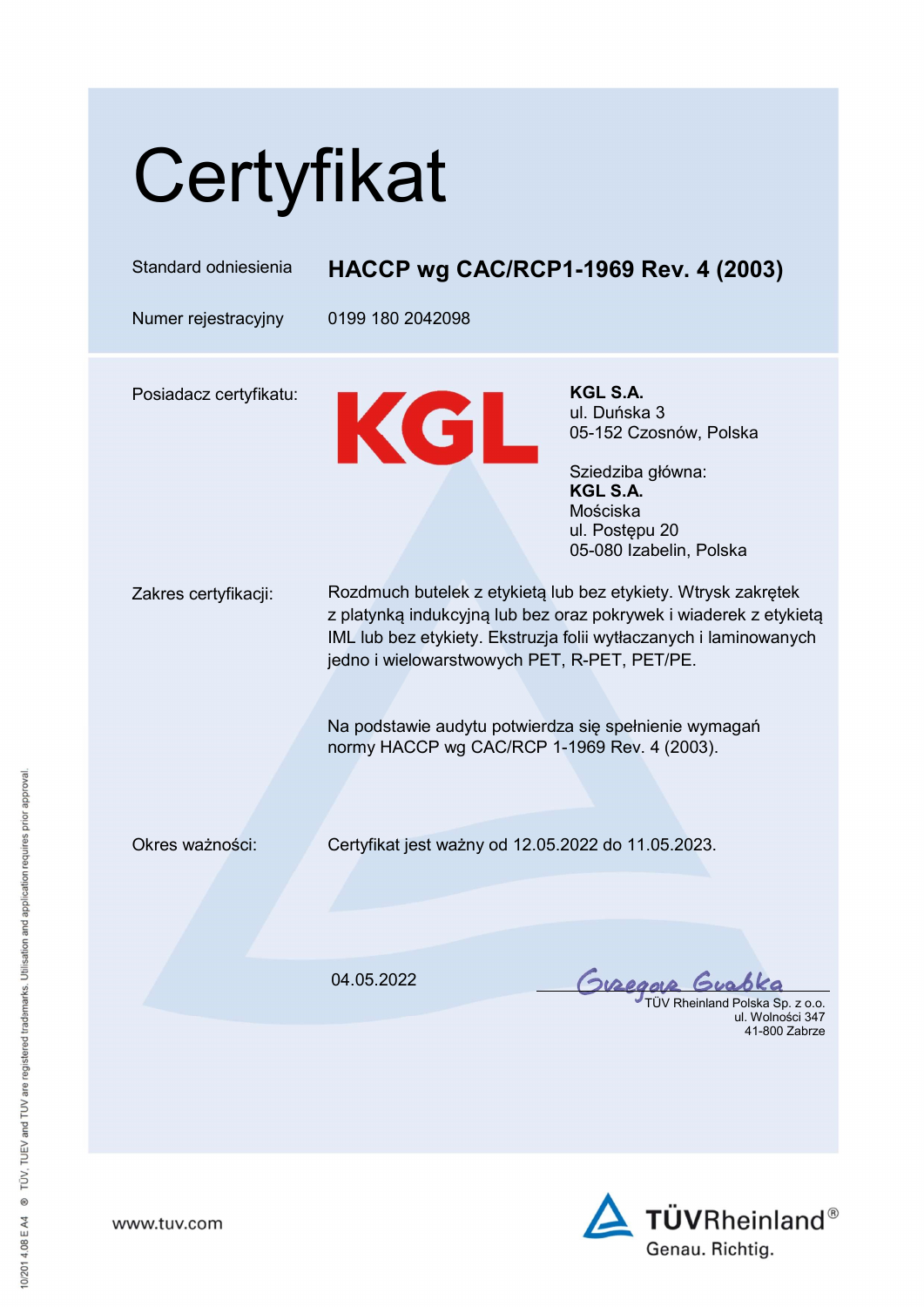## **Certificate**





www.tuv.com